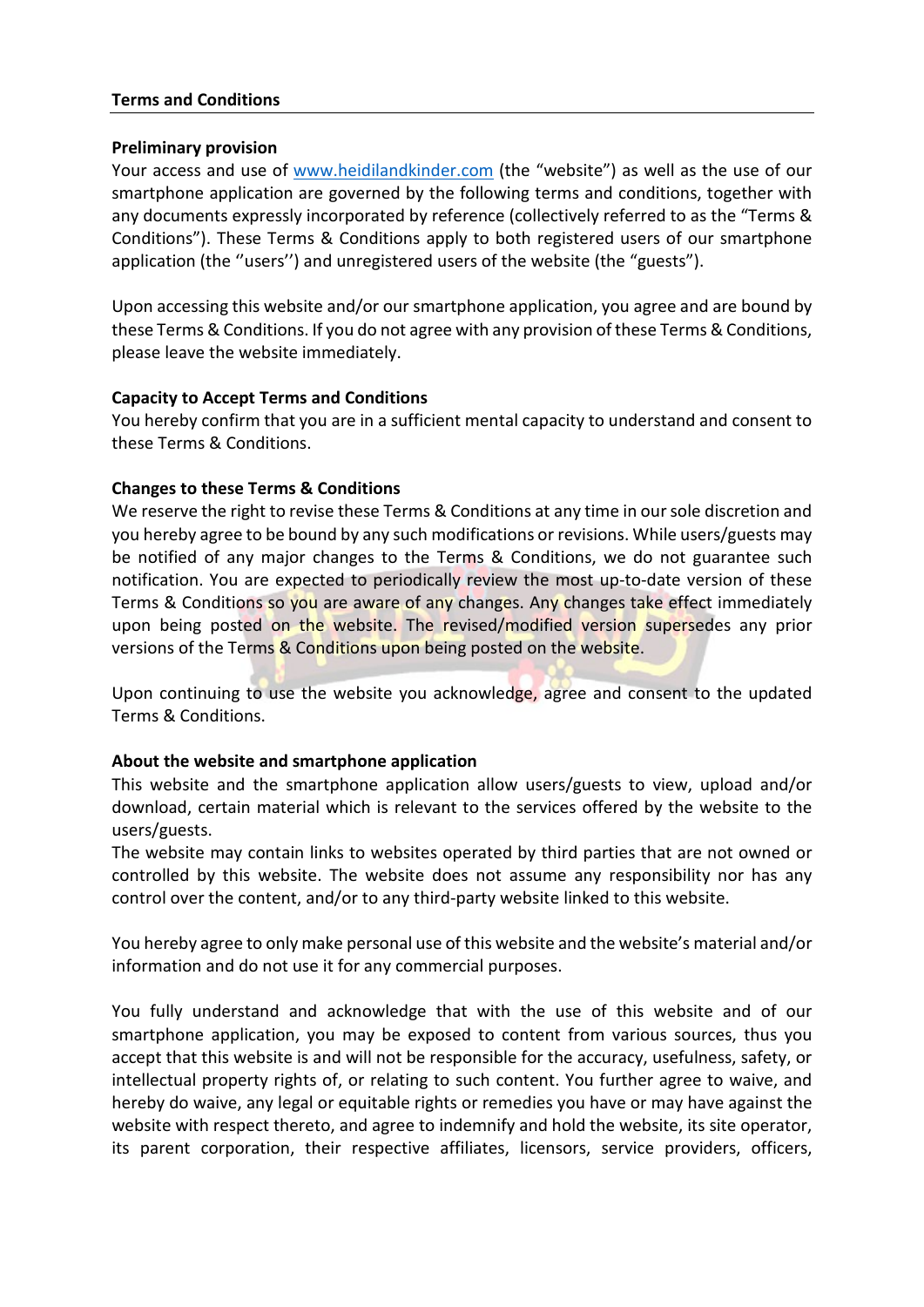directors, employees, agents, successors and assignees, harmless to the fullest extent allowed by law regarding all matters related to your use of the website.

# **Access to the website / smartphone application and user account security**

We reserve the right to withdraw or make changes to this website / smartphone application, and any service or material provided within, in our sole discretion, without notice. We will not be liable if for any reason, all or any part of the website / smartphone application is unavailable at any time or for any period of time. We reserve the right to restrict access to some parts or to the entire website / smartphone application, to users/guests if deemed necessary by the website.

Access and/or registration as a user / guest to the website / smartphone application may require you to provide certain registration details. You hereby guarantee that all the information you provide is correct, current and complete. You agree that all information you provide during the registration process to this website / smartphone application, is governed by our **Privacy Policy** and you consent to all actions we take with respect to your information consistent with our Privacy Policy.

As a user, you will be provided with a user name, password and/or other piece of information as part of your secure authorisation procedure.

You must treat all such information as confidential and you must not disclose it to any other person or legal entity. Your account is personal to you and access to it should not be granted to any other person or legal entity. You are fully responsible for all activities that occur under your username and/or password. You agree to notify the operator of the website / smartphone application in any case of unauthorised access or use of your log-in credentials or any other breach of security by contacting us a[t Heidi.Land@cytanet.com.cy.](mailto:Heidi.Land@cytanet.com.cy)

While we cannot be held liable for any losses caused by unauthorised access to your account, you may be liable for losses occurred to the website / smartphone application or others in case of such unauthorised use. Practice caution when accessing your account from any public or shared device.

We reserve the right to disable any user name, password or other identifier, at any time in our sole discretion for any reason, including if, in our opinion, you have violated any provision of these Terms & Conditions.

# **Prohibited Uses**

You hereby agree that you will only use the website / smartphone application and its services for the purposes expressly permitted by these Terms and Conditions. The website / smartphone application may not be used for any commercial use and/or any other related purposes, without the website's expressed written consent.

# You have no right to:

a) Republish material or information from this website (including republication on another resource);

b) Sell and/or rent information or materials;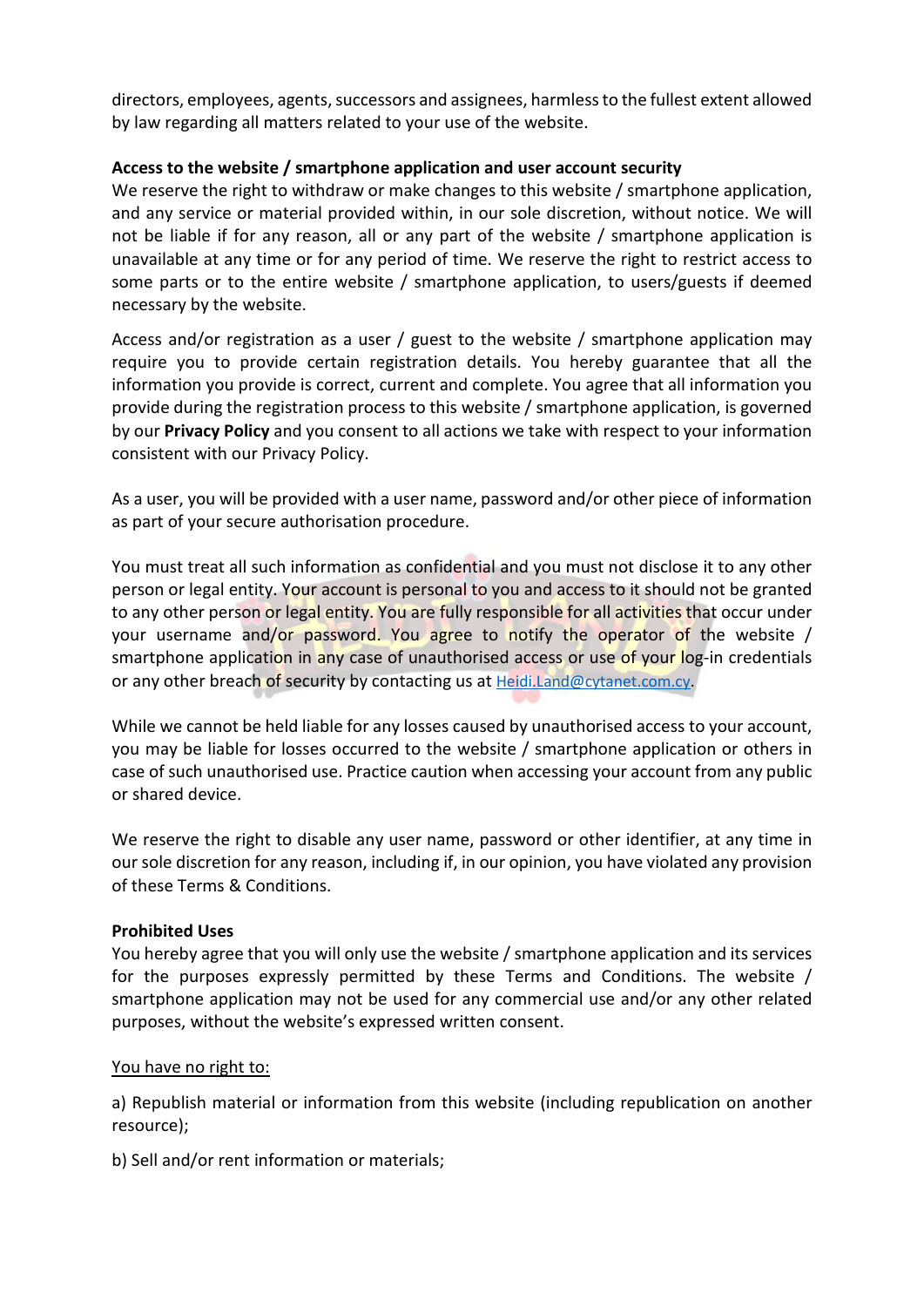c) Post any material or information from the website on other websites without permission;

d) Reproduce, copy and/or use the material in any other way for commercial purposes; e) edit and/or modify any material and/or information on the site;

e) Redistribute material from the website / smartphone application, except in cases where such a transfer is permitted.

If you wish to use our content other than as permitted by these Terms & Conditions, please contact us at [Heidi.Land@cytanet.com.cy.](mailto:Heidi.Land@cytanet.com.cy)

# **The following uses of the website / smartphone application are strictly prohibited:**

- 1. Act in manner that detrimentally affects other users' ability to use and enjoy the website / smartphone application, including without limitation, engaging in conduct that is abusive, inflammatory, intimidating, harmful, violent, harassing, invasive of other users' privacy, discriminating or in any way encouraging of the aforementioned;
- 2. Remove, bypass, delete, circumvent, alter or avoid any digital rights management technology, encryption or security tools used anywhere on the website;
- 3. Collect and store personal data on about anyone;
- 4. Use any robot, spider or other automatic device, process or means to access the website for any purpose, including monitoring or copying any of the material on the website without our prior written consent
- 5. Exploit any error in design, bugs, features which are not documented to gain access that would otherwise not be available to you;
- 6. Introduce or upload any viruses and/or any software, program or material which is malicious or technologically harmful or that may cause damage to the operation of another's property and/or the website and/or our services;

The above list is not exhaustive. The management reserves the right to:

- Restrict and/or disable access to the website / smartphone application for any and/or no reason, including without limitation, any violation of these Terms & Conditions;
- Take appropriate legal action, for any illegal and/or unauthorized use of the website / smartphone application.

# **Disclaimers & Limitation of Liability**

We do not accept any responsibility for any loss caused as a result of your doing and/or not doing and/or anything as a result of viewing and/or reading and/or listening to the website and/or any part of it.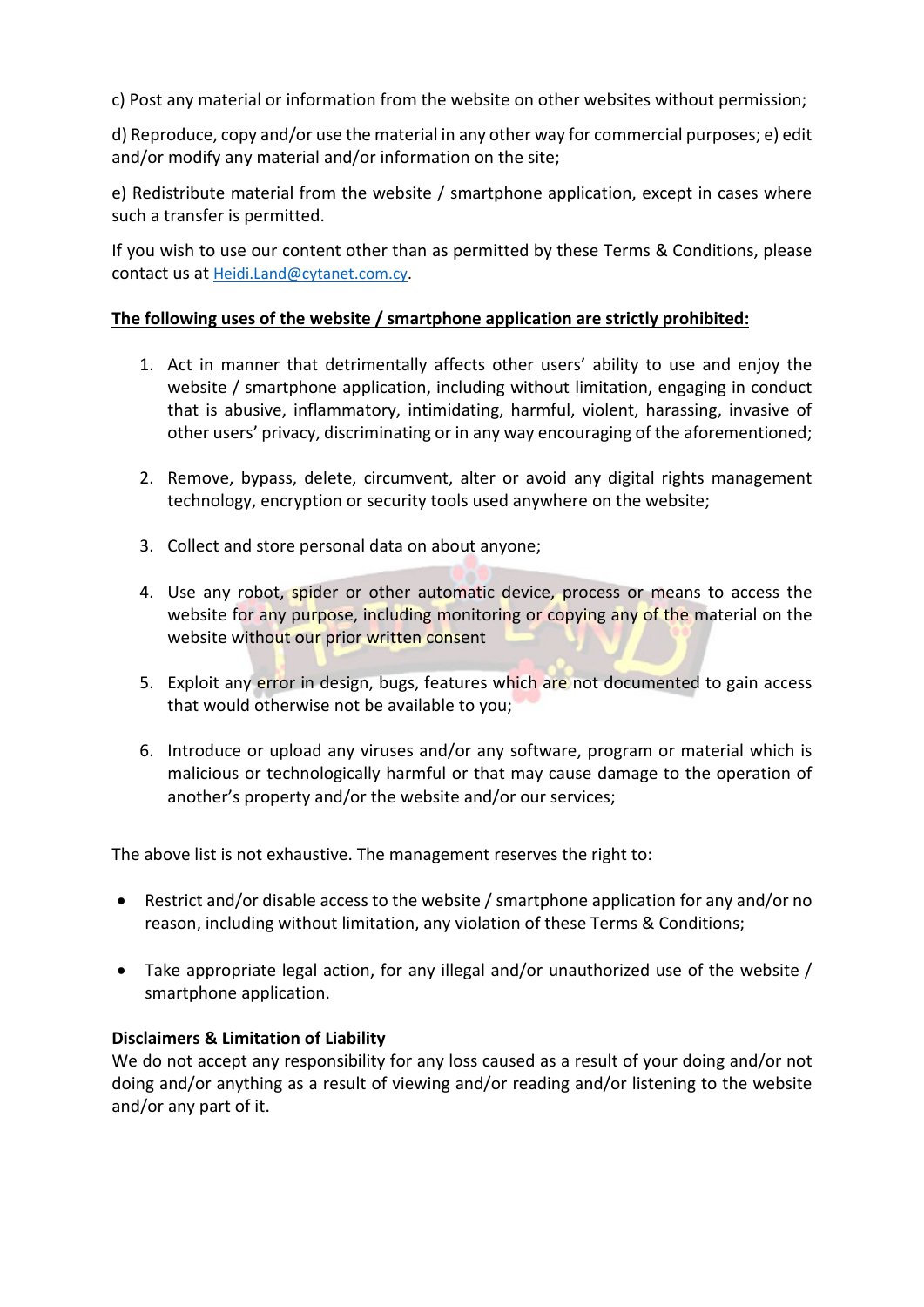You may access other sites and/or advertisements (if available) via links from the website / smartphone application, these sites are not under our control and we are not responsible in any way for any of their content.

ALL INFORMATION AND/OR DATA ON THE WEBSITE / SMARTPHONE APPLICATION IS PROVIDED ON AN "AS IS" BASIS. NO REPRESENTATIONS, WARRANTIES OR TERMS OF ANY KIND ARE MADE IN RESPECT OF THE WEBSITE OR THE CONTENT, INCLUDING, WITHOUT LIMITATION, WARRANTIES OF SATISFACTORY QUALITY, CONFORMITY TO CONTRACT, ACCURACY, ADEQUACY, CONFORMITY AS TO THE DESCRIPTION OR FITNESS FOR ANY PARTICULAR PURPOSE.

NEITHER THE WEBSITE / SMARTPHONE APPLICATION NOR ANY OF ITS DATA PROVIDERS OR AFFILIATES GIVES ANY WARRANTY OR GUARANTEE RELATING TO AVAILABILITY OF THE WEBSITE / SMARTPHONE APPLICATION OR THAT THE WEBSITE / SMARTPHONE APPLICATION AND/OR OUR OPERATION OF THEM, THE CONTENT OR THE SERVER THAT MAKES THEM AVAILABLE ARE ERROR OR VIRUS FREE OR FREE OF OTHER HARMFUL COMPONENTS OR THAT YOUR USE OF THE WEBSITE / SMARTPHONE APPLICATION AND/OR THE CONTENT WILL BE UNINTERRUPTED.

**You further agree that, the directors, employees, agents or other representatives, data providers or affiliates of the website / smartphone application will not be responsible or liable (whether in civil, tort or otherwise), under any circumstances for any amount or kind of loss or damage (including without limitation, any direct, indirect, punitive or consequential loss or damages, or any anticipated loss of profit, loss of profit, loss of opportunity, loss of data, costs and fines and/or any special or incidental damages of any kind) that may result to you or a third party arising from or connected in any way to**:

- (1) access or other delays, terminations, suspensions, denials or access interruptions to the website / smartphone application; or
- (2) non-delivery of data, data mis-delivery, data corruption, destruction of data or other modification of data; or
- (3) third party website links on the website / smartphone application; or
- (4) reliance on the information contained on the website/ smartphone application; or
- (5) computer viruses, system failures or malfunctions which may occur in connection with your use of the website / smartphone application; or
- (6) any inaccuracies, omissions or misleading, false or deceptive statement in the content; or
- (7) delaying, rejecting or removing any or all content at any time for any or no reason whatsoever with or without notice to you; or
- (8) immediately terminating your access to the website / smartphone application for any or no reason whatsoever and with or without notice to you; or